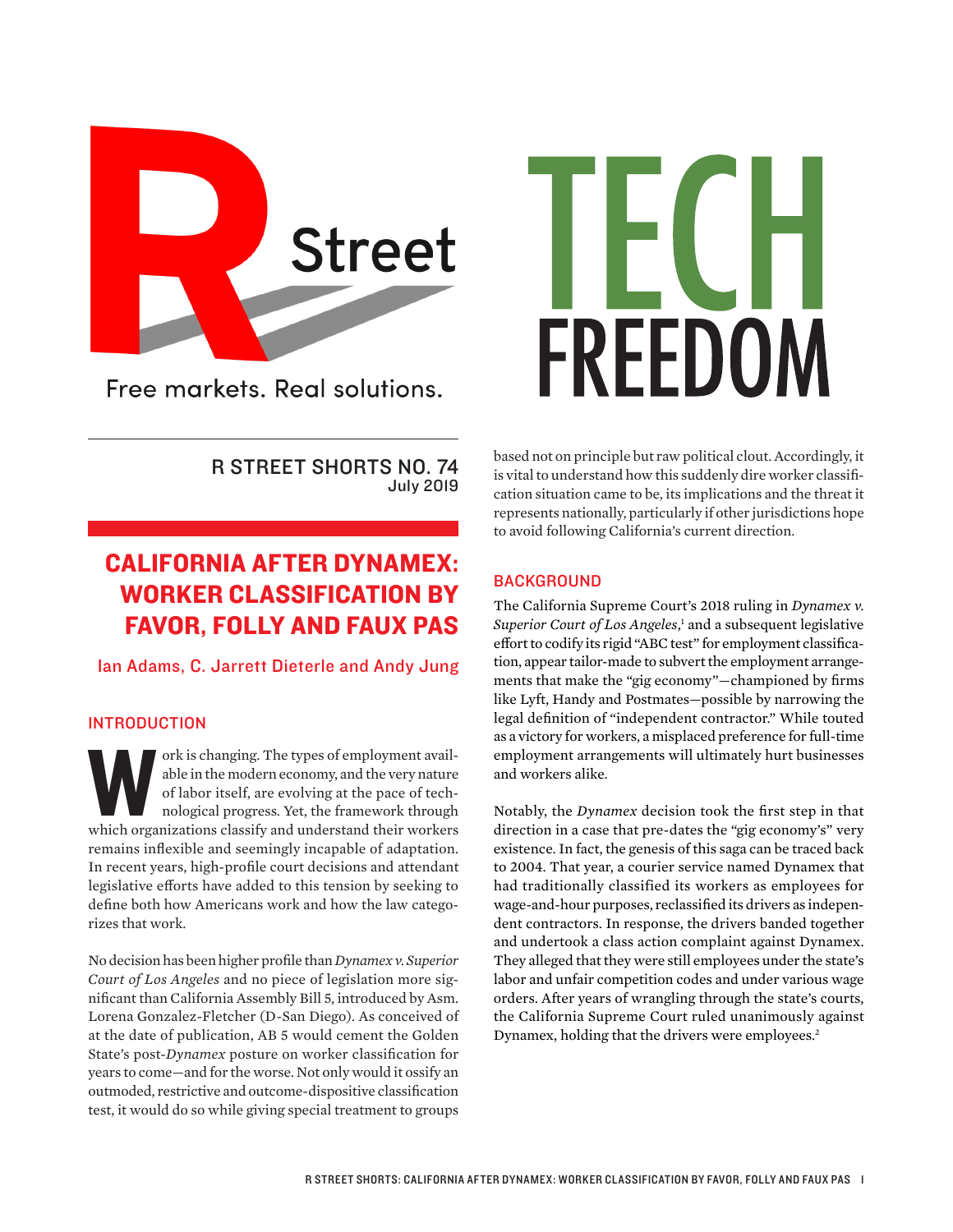### THE LAW

The *Dynamex* ruling established a starting presumption that workers are employees, not independent contractors. The decision holds that, in order to demonstrate that a worker is a contractor, a firm must establish that the worker: A) is not being directed by the hirer in the performance of their job; B) is doing work outside the scope of the company's typical business and; C) has made an affirmative decision to go into business for himself. If a firm fails to demonstrate any one of the "ABC" elements, the test deems the worker in question is an employee, and not an independent contractor.<sup>3</sup>

The ABC test departs from the worker classification regime California had applied for years, known as the "*Borello* standard."4 Under *Borello*, the principal factors in the classification of a worker were the "means and manner" of the employer's control, or the extent to which an independent contractor could direct his own behavior. By utilizing a multi-factor balancing test, the *Borello* standard followed a flexible, holistic approach to worker classification.

By contrast, the ABC test takes a rigid approach, imposing three mandatory elements that firms must satisfy to ensure that workers are not employees. In fact, the *Dynamex* opinion goes further, recommending an order of operations in analysis—starting with element B or C—which is virtually outcome dispositive.5 1.

For instance, element B of the test allows courts to define a company's typical business and its scope for purposes of the test. In *Dynamex*, the California Supreme Court found it "quite clear" that the work provided by the delivery drivers—delivering packages—could be within the scope of Dynamex's typical business as a courier service, which in the court's view, meant it was appropriate to resolve the case on a class action basis.6 Because each element of the ABC Test is outcome dispositive, the court stated that "part B of the ABC test is sufficient in itself" to pass the test (although the court did go on to provide "guidance" by analyzing element C nevertheless).7 The court's analysis highlights the enormous amount of judicial discretion—based on just one prong of one test—that the ABC test allows over the employment practices of private businesses.

Thus, although employer control is still ultimately at the heart of the question of whether a worker is an employee or a contractor, the ABC test myopically focuses on elements that are only part of the story. Of course, the scope of a company's business and a worker's decision to work for himself, elements "B" and "C" of the test, have some bearing on an employer's level of control, but these factors ought to inform a holistic understanding of that worker's status rather than determine it outright.

### LEGISLATIVE DEVELOPMENTS

In the wake of *Dynamex*, Asm. Lorena Gonzalez-Fletcher introduced AB 5,<sup>8</sup> which now sits in the state's Senate. If signed into law, AB 5 would codify the ABC test into statute, redefining what it means to be an independent contractor in California. Consequently, many workers formerly considered independent contractors would now qualify as employees.

The bill borrows its stated goal from the court in *Dynamex:*  namely, the reduction of "harm to misclassified workers" and "loss to the state of [...] payment of payroll taxes, payment of premiums for workers' compensation, Social Security, unemployment, and disability insurance."9 In its own words, the bill aims to extend labor protections at the expense of employers—and to the profit of the state. Unfortunately, those laudatory goals, pursued in this manner, will undermine worker flexibility and threaten California's economy.

This threat is exemplified by the fact that, if construed to its logical extent, the language of the ABC test would ensnare occupations such as emergency room doctors, real estate agents, insurance agents, truck drivers, hairdressers and freelance journalists. These industries have traditionally operated via independent-contractor arrangements, but given the breadth of the test, if the law is applied in a manner consistent with the *Dynamex* ruling, workers in these sectors would be forced to reclassify as full-scale employees.<sup>10</sup>

Because of this reality, California lawmakers have started hedging by suggesting that certain industries and workers will ultimately be exempted from the reach of AB 5. In legislative hearings, legislators and witnesses have argued that the state labor code's so-called "Professional Exemption" would allow doctors, engineers and even artists to be exempted from the ABC test.<sup>11</sup>

For her part, Asm. Gonzalez-Fletcher has publicly acknowledged that state lawmakers are "meeting w[ith] countless industries"<sup>12</sup> that are interested in exemptions and that "[e] verybody is lobbying for an exemption."13 State labor leaders have similarly claimed that "conversations" are needed about exempting certain industries from the ABC test's ambit, including insurance agents and freelance journalists.<sup>14</sup> Unsurprisingly, given this rhetoric, the latest version of AB 5 includes specific exemptions for an ever-expanding list of industries, including dentists, doctors, real estate agents, insurance agents, private investigators and a litany of additional businesses with little to nothing in common.<sup>15</sup>

The harm from this type of government-by-exemption dynamic is significant. By openly discussing—and practically encouraging—ongoing lobbying efforts by industries to secure exemptions, citizens and voters are likely to conclude that politicians are picking winners and losers based on which industries have the most political clout. Likewise,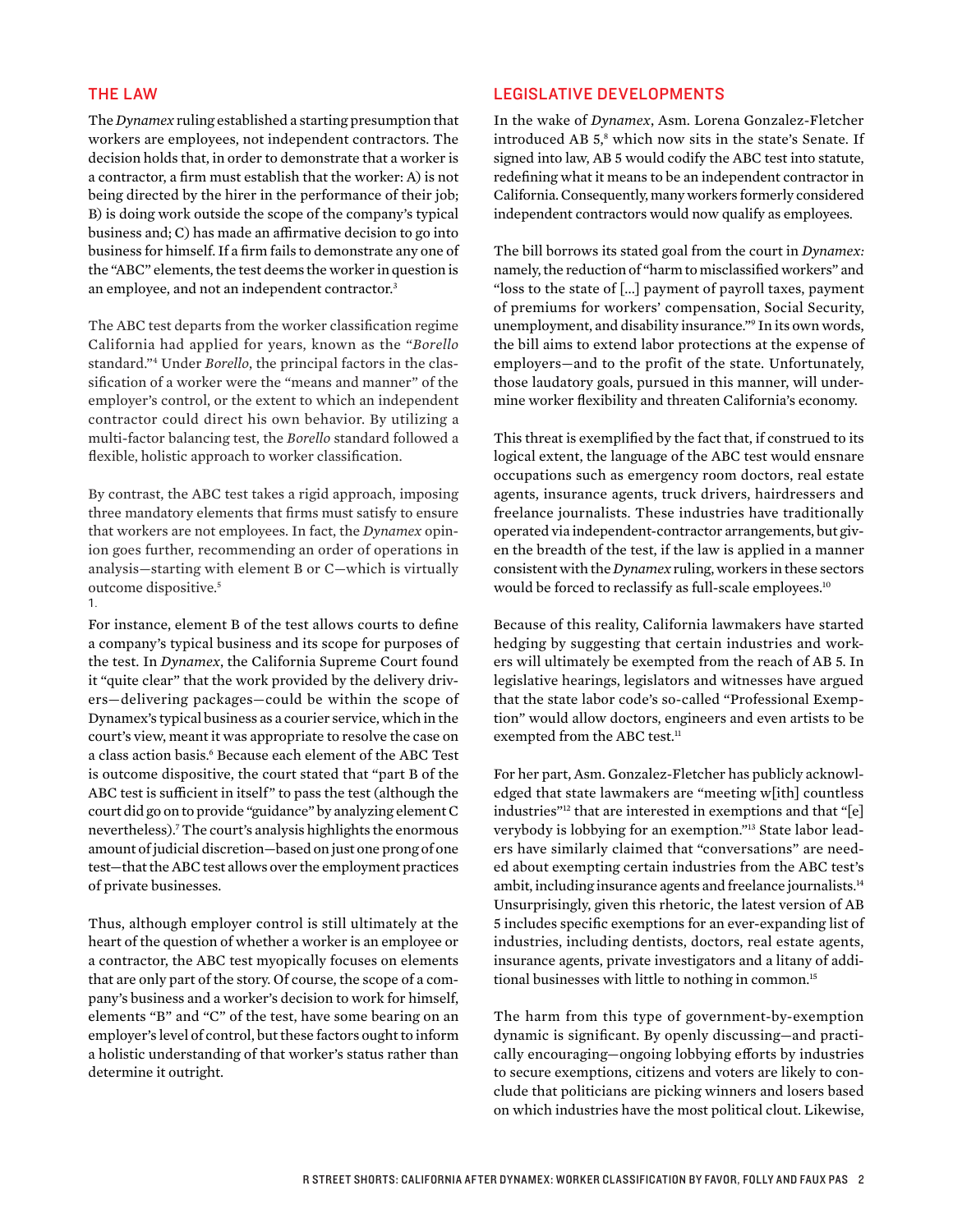for those industries that are denied exemptions, the entire legislation will come across as a targeted effort to undermine their business models. And, for those concerned about the power of special interests in politics, the AB 5 approach to the "ABC test" is nothing short of a nightmarish feverdream—the risk of which threatens to spread throughout the country with each passing day.

### CLASSIFICATION POLICY

Employers exercise less control over independent contractors and the reality is that contractors like it that way. Traditionally, contractors dictate their own schedules and may pursue work with multiple firms. Consequently, contractor positions are popular: one survey found that 88 percent of freelancers would not trade their current arrangements for traditional work,<sup>16</sup> and a recent survey by the federal government concluded that "fewer than 1 in 10 independent contractors would prefer a traditional work arrangement."17 And yet, through AB 5, the California government intends to forcibly transform contractors into employees, stripping thousands of workers of their treasured flexibility.

As opposed to contractors, employees create higher costs for employers due to onerous regulatory requirements. To retain employees, companies must pay taxes on payroll, Social Security and unemployment insurance. As a result, independent contractors cost only 66 cents on the dollar for every hour worked by a full-time employee.<sup>18</sup> Thus, even a small shift in the number of independent contractors would have a massive effect on California's economy: a study by one of the authors of this brief concluded that, conservatively, the framework advanced by AB 5 would cost California businesses anywhere from \$1,300,944,074 to \$6,504,720,371 annually.<sup>19</sup>

Ironically, the majority of these costs would fall upon the shoulders of workers marginally attached to the labor force, reaching beyond the "gig" firms targeted by the bill. AB 5 will render certain business models unviable outright, forcing workers out of jobs. Further, companies that choose to retain workers will reduce pay to cover increased outlays for converted contractors. Overall, this means that AB 5 will likely lead to fewer and lower paying jobs in California.<sup>20</sup>

To make matters worse, in *Vazquez v. Jan-Pro Franchising International, Inc.*, *<sup>21</sup>* the U.S. Court of Appeals for the Ninth Circuit held that the ABC test can apply retroactively. A subsequent panel of that court has since sought clarification<sup>22</sup> from the California Supreme Court about whether, under that ruling, plaintiffs may seek compensation for "misclassification" that predates the legislation.<sup>23</sup> But, the prospect of a retroactive ABC test presents a legal and financial nightmare for employers, as well as raising questions of due process.

### BETTER POLICY OUTCOMES

Various politicians and organizations have proposed alternative frameworks for worker classification, including portable benefits, third-way status and safe harbor.<sup>24</sup> None of these policy alternatives are mutually exclusive of one another, making California well positioned to act as a lodestar for a national compromise model.

The first alternative is a portable-benefits model involving worker-controlled benefits exchanges. The model aims to create entities to provide access on the open market to benefits ordinarily purchased at the workplace. Portable benefits help both workers and employers: workers receive access to competitively priced, non-cash benefits without the inflexibility of full-time employment, while firms gain new tools to attract and retain the best talent.<sup>25</sup>

The second, complementary alternative is a third-way status for flexible workers, which would create a new legal category in between full-scale employees and independent contractors. The specifics of a U.S. third-way status are still up for debate. However, a proposal offered by Sen. Mark Warner (D-Va.) would codify an existing standard that embraces a portable-benefits model, while other third-way proposals evaluate the connection between a contractor and a given firm to determine the level of obligation owed.26

In a similar vein, lawmakers in New York introduced the "Dependent Worker Act,"27 which would classify workers in the gig economy as "dependent workers," extending to them the right to unionize, collectively bargain with employers and bring wage-theft claims. The Act defines a "dependent worker" as an individual who provides personal services to a consumer through a private sector third-party.28

The third alternative is to establish a safe harbor concerning the classification of independent contractors.<sup>29</sup> Such an approach would base worker classification on objective criteria like whether the independent party is tied to a single job provider, where the work takes place and whether a written agreement exists expressing the intent.<sup>30</sup> This approach improves certainty for both workers and firms, and access to the harbor could be linked to participation in a flexible benefits system or adaptation of a third-way status.

### A CALIFORNIA MODEL

In the context of the Golden State's deep-blue politics, not all of the alternatives outlined above are palatable in their purest form. Mindful of these realities, a "California Model" should – at the least – embrace the following:

1. Protection of worker flexibility – most importantly, the state legislature should abrogate, or at least reformulate, "Part B" of the "ABC Test" concerning a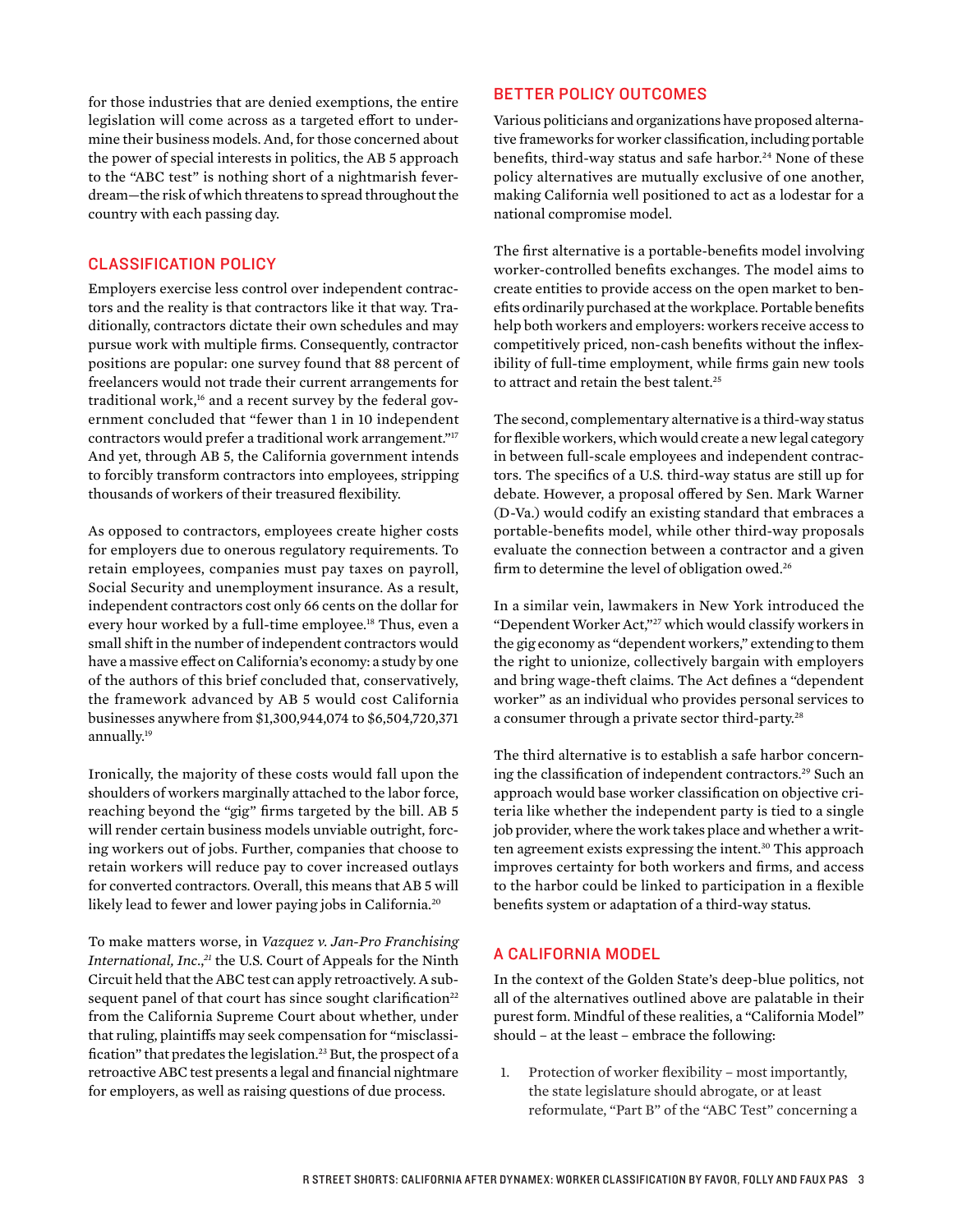job's correlation with a firm's core business. In doing so, workers will retain control of their schedules, the tools of their labor, and the number, nature and quality of other work arrangements they undertake. Naturally, this also means ensuring that all rules are only applied prospectively.

- 2. Benefits because of classification effects, independent contractors are not able to enjoy the same range of non-cash benefits associated with full-time employment. A California Model need not adopt a full-bore portable benefits system to fix this. The legislature should deem specific non-cash benefits incidental for classification purposes, thereby allowing firms to offer independent contractors opportunities they lack today.
- 3. Wages California was among the first states to raise, state-wide, its minimum wage to \$15.31 While, as a matter of policy, the advisability of that development remains in question, consistent concerns about the compensation that independent contractors receive is doing much to drive support for AB 5. With that in mind, a California Model that includes a wage guarantee should seek to act only as a floor and not a ceiling for workers.

A California Model fit for adoption by other jurisdictions could be better, but it should do no worse than the elements outlined above.

### **CONCLUSION**

The truly noxious part of AB 5 is that its proponents claim that it exists to help workers, even though it restricts their freedom, diminishes their economic opportunity and flatly undermines their own employment preferences. Worse yet, it does so while lavishing preferential treatment on particularly well-heeled industries.

For that reason, it is alarming that ABC Test legislation is spreading. States like Washington and Oregon have similar pending legislation,<sup>32</sup> and a group of Democrats in Congress recently inserted the ABC Test into a pro-labor bill called the Protecting the Right to Organize Act of 2019 (PRO Act).<sup>33</sup> Moreover, worker classification has gained traction on the 2020 campaign trail, with presidential candidates like Bernie Sanders supporting legislative efforts to re-define independent-contractor status.<sup>34</sup>

However, rather than accepting *Dynamex* as the prevailing rule for worker classification, legislators must create a framework that maintains flexibility, contains costs and provides workers with needed benefits. Alternatives that would accomplish these goals already exist and, in spite of its cur-

rent posture, California is actually well positioned to develop and spread an improved model of its own. In any event, labor classification must move away from the false binary of employees versus independent contractors advanced by AB 5.

### ABOUT THE AUTHORS

Ian Adams is TechFreedom's Vice President of Policy, where his research focuses on risk and the disruptive impact of technology on law and regulation.

C. Jarrett Dieterle is Director of Commercial Freedom at the R Street Institute, where he oversees the Institute's postal, labor and disintermediation policy programs.

Andy Jung is an intern with TechFreedom and a 2L at the Antonin Scalia Law School at George Mason University.

### ENDNOTES

1. *Dynamex Operations W., Inc. v. Superior Court*, 4 Cal. 5th 903, 965 (2018).

2. See, e.g., Ian Adams and Brian Jencunas, "Economic Costs and Policy Alternatives to California's Dynamex Decision," R Street Policy Study No. 145, June 2018, p. 3. https://www.rstreet.org/wp-content/uploads/2018/06/145.pdf.

3. *Dynamex*, 4 Cal. 5th 916-17.

- 4. *S. G. Borello & Sons, Inc. v. Department of Industrial Relations*, 48 Cal. 3d 341 (1989).
- 5. *Dynamex*, 4 Cal. 5th 965-66.

6. Ibid.

7. Ibid.

8. California Assembly Bill 5 (2019). https://legiscan.com/CA/bill/AB5/2019.

9. Ibid.

10. C. Jarrett Dieterle and Steven Greenhut, "Crony carve-outs in California independent-contractor fight," San Jose Mercury News, March 21, 2019. https://www.mercurynews.com/2019/03/21/opinion-carve-outs-for-cronies-in-california-independentcontractor-fight.

11. California Dept. of Industrial Relations, "Professional Exemption," *Labor Commissioner's Office Glossary*, accessed July 19, 2019. https://www.dir.ca.gov/dlse/Glossary. asp?Button1=P#professional%20exemption.

12. Lorena Gonzalez-Fletcher, Twitter, Feb. 17, 2019, 12:47pm. https://twitter.com/ LorenaSGonzalez/status/1097190935576768512.

13. Margot Roosevelt, "Are you an employee or a contractor? Carpenters, strippers and dog walkers now face that question," Los Angeles Times, Feb. 23, 2019. https:// www.latimes.com/business/la-fi-dynamex-contractors-20190223-story.html.

14. Larry Buhl, "New Legislation Aims to Clarify Who Is an Employee," *The American Prospect*, Feb. 22, 2019. https://prospect.org/article/new-legislation-aims-clarifywho-employee.

15. Frank Lopez, "Sacramento's Independent Contractor Bill Carves Out Exemptions," *The Business Journal*, June 25, 2019. https://www.thebusinessjournal.com/sacramentos-independent-contractor-bill-carves-out-exemptions.

16. Sara Horowitz, "1,000+ freelancers on how to live the freelance life," FreelancerUnion, July 1, 2014. https://blog.freelancersunion.org/2014/07/01/freelance-life-surveyreport.

17. Bureau of Labor Statistics, "Contingent and Alternative Employment Arrangements Summary," U.S. Dept. of Labor, June 7, 2018. https://www.bls.gov/news.release/ conemp.nr0.htm.

18. Institute for Research on Labor and Employment, "Exploring the Costs of Classifying Workers as Independent Contractors," University of California-Los Angeles, December 2015. http://irle.ucla.edu/wp-content/uploads/2016/03/IndependentContractorCost\_20151209-1-2.pdf.